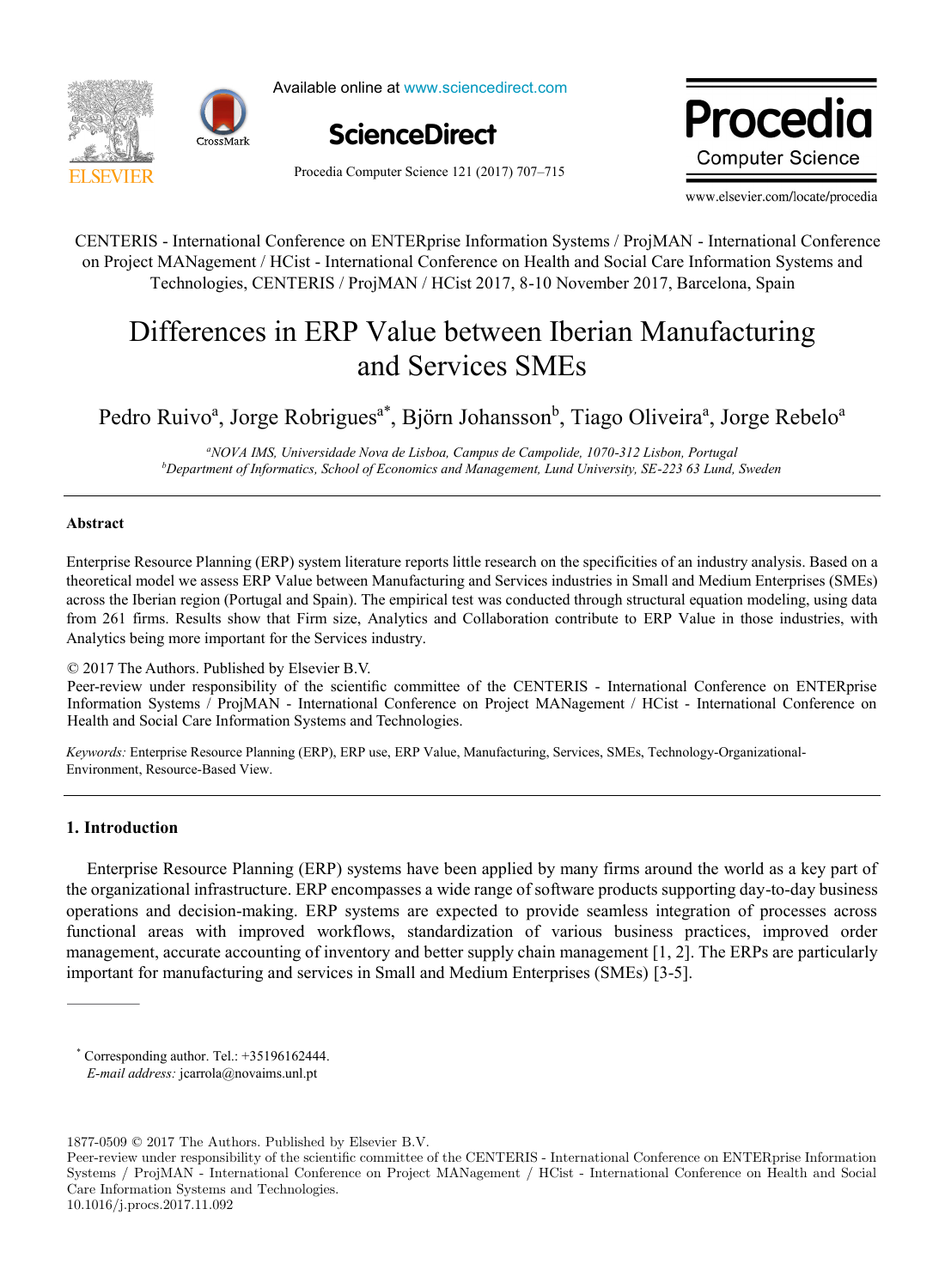Currently there is a process of structural change in Europe in which the share of manufacturing in the economy is declining while services are accounting for increasing shares of employment and value added [6]. The manufacturing and service industries are still the two main economic activities in the European Union [7, 8]. Several authors [9-11] state that SMEs are the backbone of Europe's economy, important for increasing productivity and gaining competitive advantage in the global economy, and also important drivers of innovation and transformation. Literature reveals that little attention has been given to research on ERP in SMEs, and even less on specific industries such as manufacturing and services [12]. To fill the gap, this paper addresses the following research question in the SME context: What are the drivers and differences in ERP Value between manufacturing and services industries?

To answer this question we tested a conceptual model based on Resource Based-View theory (RBV) previously published at CENTERIS 2016 [13] to explain ERP Value. To test the model we collected data of SMEs in the Iberian Peninsula region across manufacturing (158 firms) and service (103 firms) industries. Theoretical perspectives are presented next, then in Section 3 the research model and hypotheses are explained**.** The methodology is presented in Section 4, followed by results, discussion and conclusions.

## **2. Theoretical Perspectives**

## *2.1. ERP adoption in Manufacturing and Service firms*

ERP systems have traditionally been used by capital-intensive industries such as manufacturing, which were also more targeted by ERP vendors than the services industry [3]. However, more recently, there has been an increase of ERP systems implementations in the services industry [3].

It has been argued that the industry in which the firm operates influences the adoption of Information System (IS) innovations. Recent findings reveal that in the European context the most important feature to characterize Information Technology (IT) adoption is the industry and its specific characteristics rather than the country the firms belong to [5, 14, 15].

The services industry is quite unlike the manufacturing industry [16]. The growth of services in the European Union 27 countries raises questions about the adequacy of our understanding of innovation activities in service-dominated economies, especially as innovation is regarded as fundamental to the competitiveness of advanced economies [17]. Different industries have different operating characteristics and environments, and the factors related to ERP use and value may differ accordingly [11, 18]. As a result, it is also expected that there will be systematic differences in the actual use of ERP systems and related value creation between firms from manufacturing and services industries.

### *2.2. ERP Value and RBV theory*

The RBV theory remains the dominant theoretical explanation of IT business value and many IS researchers have employed the resource perspective to expand and deepen the understanding of IT business value [19-21]. RBV sustains that a firm is able to create value by combining heterogeneous resources that are economically valuable, difficult to imitate, or imperfectly mobile across firms [22, 23]. In the IS literature RBV has been used to analyse how IT business value can be explained by the IT capability resource [24, 25]. Thus, an ERP system business value depends on the extent to which ERP systems are used in the key activities from the firm's value chain [11, 26]. The creation of value requires capabilities to effectively use ERP systems in the post implementation phase [27] and several studies have concluded that ERP systems can lead to sustained, competitive advantages [28, 29]. In line with RBV, the present study will take into account variables that can be perceived as valuable resources, to better understand how those resources can be used to improve firm performance and thereby to extract value from the ERP.

#### **3. Research model and Hypotheses**

ERP helps companies to develop appropriate functionalities to leverage firm performance, thereby contributing to value creation. It is hypothesized that ERP Value is explained by four determinants: ERP use, Collaboration, Analytics, and Firm Size. The conceptual model developed to assess the value of ERP is presented in Figure 1.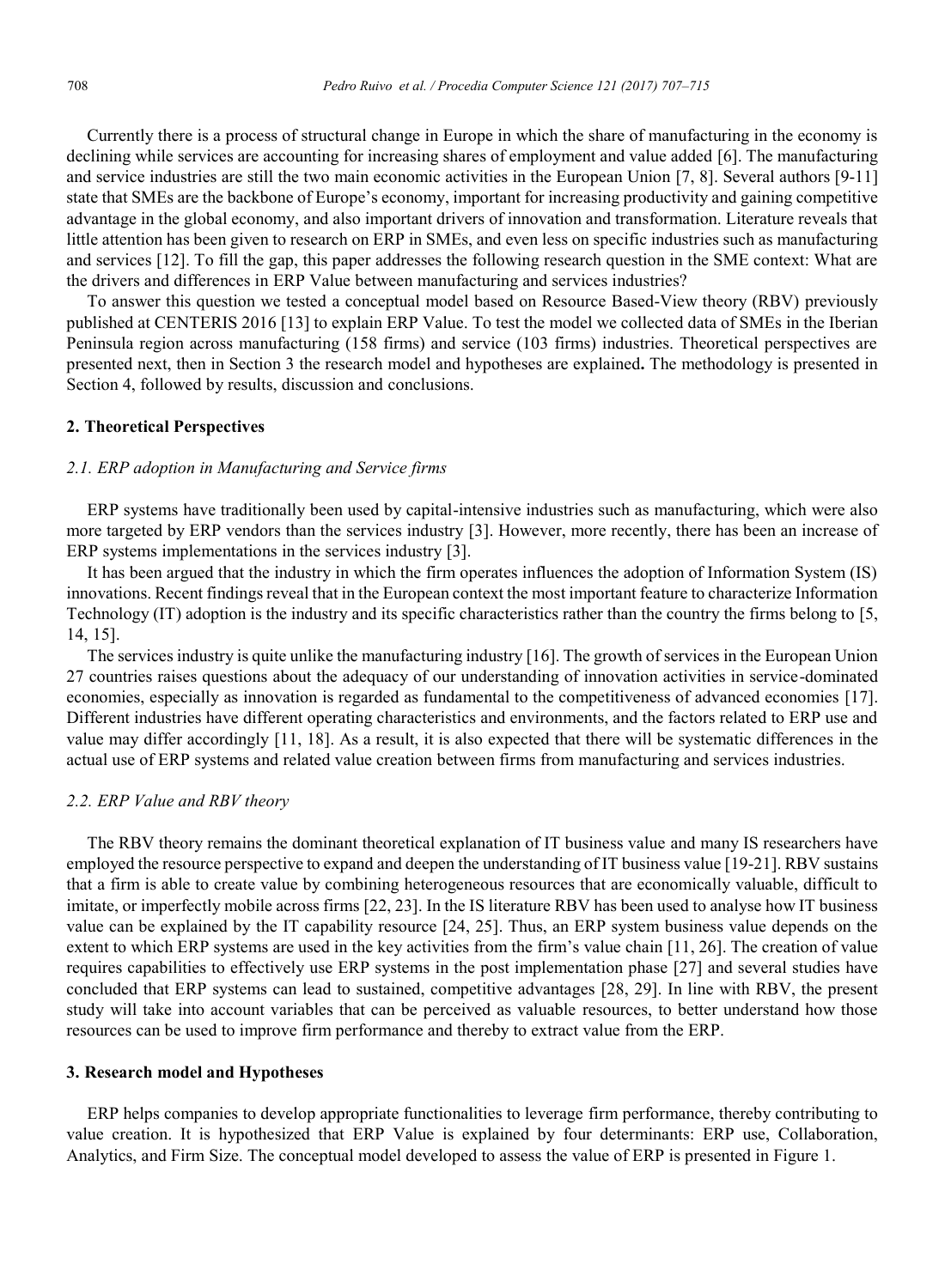

**Fig. 1** The Research Model

The literature reveals that larger firms often possess more resources that can facilitate innovation implementation [30], and smaller firms, although more versatile, are characterized by severe resource constraints and do not readily adopt new technologies [31]. Therefore, we postulate that the available resources and the financial capital which larger firms may possess will have a positive impact on the adoption and use of ERP, and as a result, on value creation. *H1. Firm size is positively associated with ERP Value.*

IT business value depends on the extent to which IT is used in the key activities in the firm's value chain [22, 29]. The greater the use, the more likely the firm will develop unique capabilities from its core IT infrastructure [26]. System use is essential for ERP to generate any impact on firm performance, and a strong link can therefore be established between system use and system impact [25, 32, 33].

# *H2. Firms with greater ERP use are more likely to generate higher ERP Value*

Business analytics systems can potentially contribute to firm performance and create competitive advantage [34, 35]. According to Bendoly [36], the adoption of ERP systems has been accompanied by an explosion of readily available transactional data. Firms that have embedded analytics capabilities into the ERP database can easily and quickly use data for managerial decision-making and consequently get advantage to attain sustainable business performance [37, 38].

*H3. Firms with greater levels of analytical information from ERP are positively associated with higher ERP Value.*

The literature firmly supports that the organizational culture promoting the free-flow of information and sharing of knowledge amongst employees and across department lines is important for ERP implementation's success, in the same way that ERP implementation changes the organizational culture promoting the free-flow of information and sharing of knowledge amongst employees and across department lines [39, 40]. ERP systems help users to collaborate, increasing efficiency and effectiveness [41, 42]. Thus, it is plausible that firms with greater collaboration are positively associated with higher ERP Value.

*H4. Firms' greater collaboration in ERP systems is positively associated with higher ERP Value.*

Sohal et al. [43], in their work, reported that manufacturing and service firms achieved few benefits in general, from their IT investments. Major benefits achieved in both industries have been limited to improvement in productivity and cost reductions. The structure of services firms is inherently different from manufacturing firms, and given the distinct nature of the offerings, different drivers for ERP Value across these two different types of firms is very plausible.

*H5. The antecedents of ERP use and value will differ between Manufacturing and Services Firms.* 

### **4. Method**

The constructs were operationalized based on the literature review (Appendix) and using an online survey. Whereas the ERP Use construct was measured through items calling for responses in percentages, all other constructs were measured using a five-point Likert scale, with the anchors being "low" and "high". The questionnaire was reviewed for content validity by a panel of five established IS researchers and two language experts. The initial questionnaires were pilot tested on thirty firms, and some items were revised for clarity. To ensure the generalization of the survey results, the sampling was stratified by country (Portugal and Spain), by firm size, by industry (manufacturing and services). The control variables used were Country and Industry type. With the assistance of IDC, 261 surveys (158) Manufacturing and 103 Services) were collected (Table 1).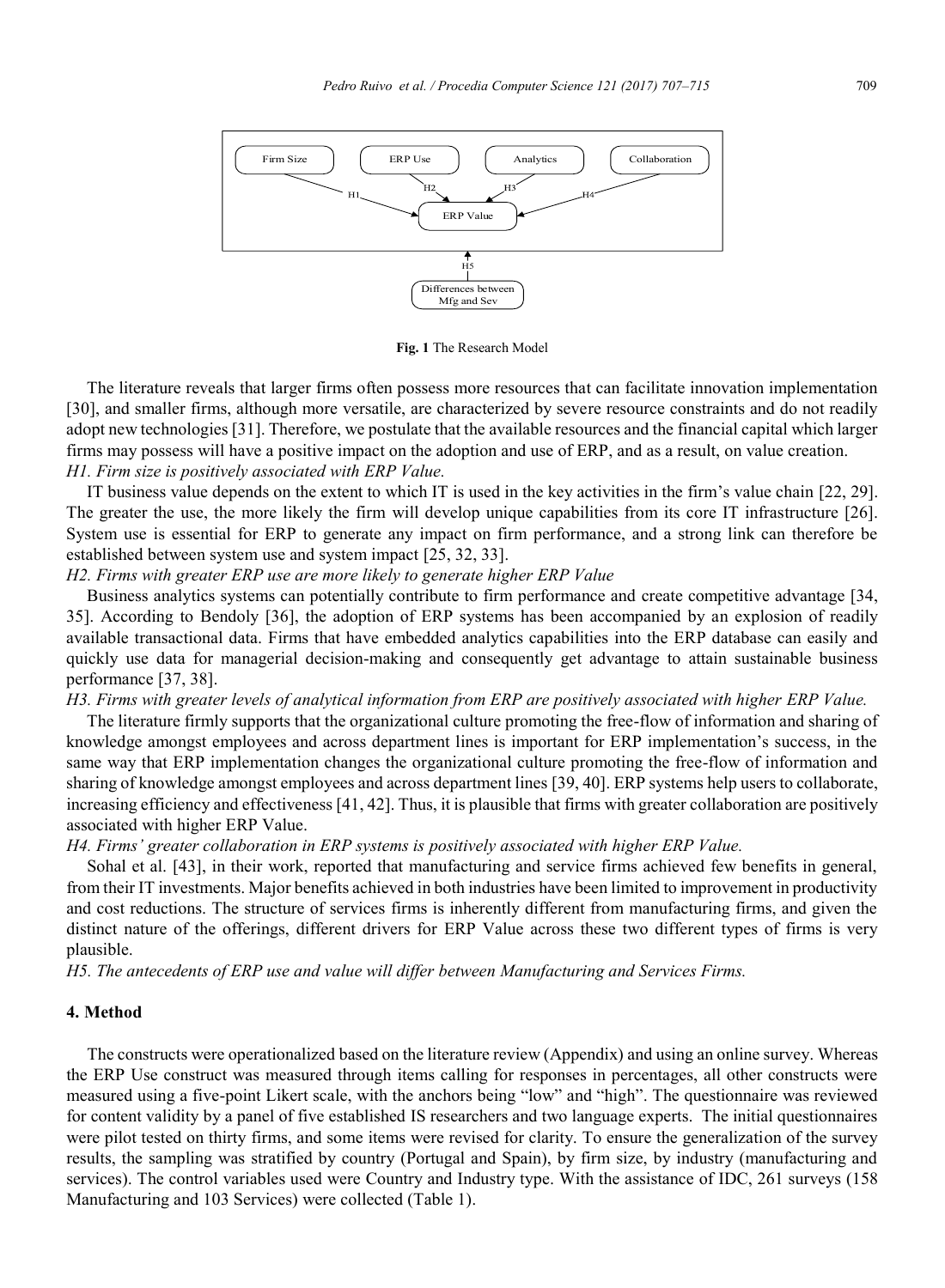|                   |                             | <b>Full Sample</b> | Manufacturing | <b>Services</b> |
|-------------------|-----------------------------|--------------------|---------------|-----------------|
|                   |                             | $(n=261)$          | $(n=158)$     | $(n=103)$       |
| <b>Respondent</b> | <b>CEO</b>                  | 19.6%              | 24.1%         | 12.6%           |
| Type              | Manufacturing Manager       | 18.0%              | 29.7%         | $0\%$           |
|                   | Finance Manager             | $12.4\%$           | 15.2%         | 7.8%            |
|                   | IT/IS Manager               | 23.8%              | 17.1%         | 34.9%           |
|                   | Sales Manager               | 26.2%              | 13.9%         | 44.7%           |
| Annual            | $\epsilon$ 10 to 50 million | $46.4\%$           | 50.6%         | 39.8%           |
| <b>Turnover</b>   | €2 to €10 million           | 53.6%              | 49.4%         | 87.4%           |

#### **Table 1** Sample Characteristics

Note: The anual turnover is presented in accordance of the European Commission SME definition [44].

The response rate was 39.8%. Respondents were individuals (e.g., Chief Executive Officer (CEO), Chief Financial Officer (CFO), and business managers) who were qualified to speak about the company's ERP system, which suggests a good quality of the data. The sample covered various types of businesses and represented small ( $\epsilon$ 2 to  $\epsilon$ 10 million) and medium companies ( $€10$  to  $€50$  million).

# **5. Results**

The Kolmogorov-Smirnov test was performed, confirming that none of the items measured are distributed normally (p<0.001). This allows for safe use of Partial Least Square (PLS) for the analysis of our model, and does not require a normal distribution [45]. The results of the measurement model (construct reliability, indicator reliability, convergent validity, and discriminant validity) for the full sample are reported in Tables 2 and 3. We also computed these tables for each industry (available from author on request) and the results are similar. The construct reliability was tested using the composite reliability coefficient. PLS prioritizes indicators according to their individual reliability. As shown in Table 2, all the constructs have a composite reliability greater than 0.7, which suggests that the constructs are reliable [45]. The indicator reliability was evaluated based on the criteria that the loadings should be greater than 0.70, and that every loading less than 0.4 should be eliminated [46]. As shown in Table 3, the loadings (in bold) are greater than 0.7. Hence, only two items in the table were eliminated (EV1 and EV3). All the items are statistically significant at 0.001. Overall, the instrument presents good indicator reliability.

**Table 2** Correlation Matrix, Composite Reliability (CR), and square root of AVE

| <b>Constructs</b>  | <b>CR</b> | FS   | EU   | AN   | CO   | EV   |
|--------------------|-----------|------|------|------|------|------|
| Firm Size (FS)     | 0.91      | 0.92 |      |      |      |      |
| ERP use (EU        | 0.83      | 0.55 | 0.79 |      |      |      |
| Analytics (AN)     | 0.86      | 0.22 | 0.31 | 0.82 |      |      |
| Collaboration (CO) | 0.91      | 0.32 | 0.24 | 0.38 | 0.88 |      |
| ERP Value (EV)     | 0.92      | 0.49 | 0.42 | 0.52 | 0.63 | 0.89 |

Notes: CR is Composite Reliability. Diagonal elements are square root of Average Variance Extracted

Average Variance Extracted (AVE) was used as the criterion to test convergent validity. The AVE should be higher than 0.5 in order for the latent variable to explain more than half of the variance of its indicators[46]. As shown in Table 2, all constructs have an AVE higher than 0.5, fulfilling this criteria.

Discriminant validity of the constructs was assessed using two criteria [45]. The first criteria postulates that the square root of AVE should be greater than the correlations between the construct. The second criteria requires that the loading of each indicator should be greater than all cross-loadings [46]. As seen in Table 2, the square roots of AVE (diagonal elements) are higher than the correlation between each pair of constructs (off-diagonal elements). Table 3 shows the loadings greater than the cross-loadings. Thus, both measures are satisfied.

**Table 3** Loadings and cross-loadings for the measurement model

| <b>Constructs</b> |  | n<br>л |  |
|-------------------|--|--------|--|
|                   |  |        |  |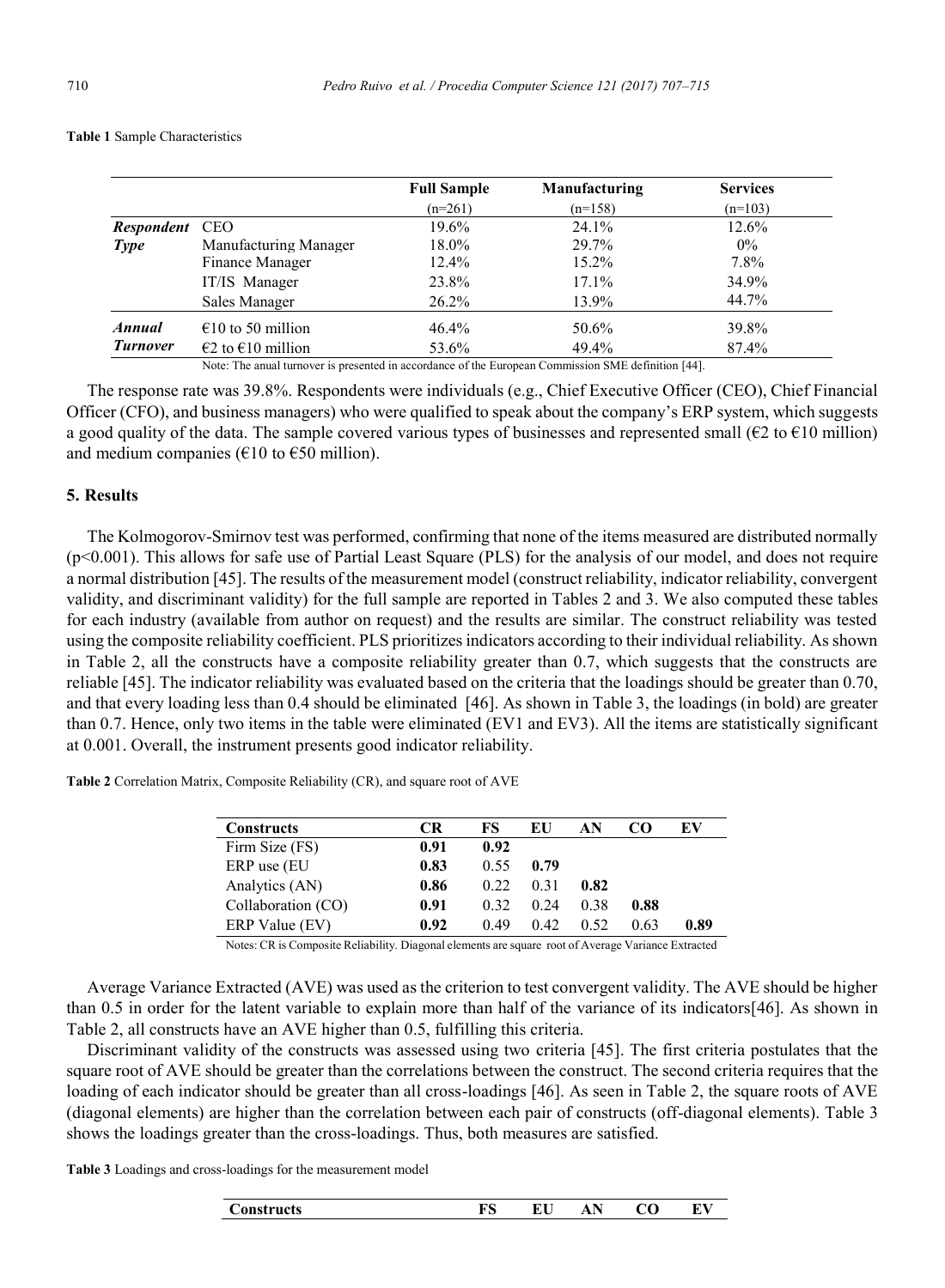| Firm Size (FS)     | FS1             | 0.91    | 0.47    | 0.25 | 0.33 | 0.48 |
|--------------------|-----------------|---------|---------|------|------|------|
|                    | FS <sub>2</sub> | 0.92    | 0.54    | 0.15 | 0.25 | 0.42 |
|                    | EU1             | 0.64    | 0.70    | 0.08 | 0.14 | 0.34 |
| ERP use (EU)       | EU <sub>2</sub> | 0.32    | 0.82    | 0.30 | 0.17 | 0.31 |
|                    | EU3             | 0.37    | 0.85    | 0.35 | 0.25 | 0.34 |
|                    | AN1             | 0.36    | 0.33    | 0.78 | 0.39 | 0.44 |
| Analytics (AN)     | AN2             | $-0.02$ | 0.22    | 0.84 | 0.17 | 0.26 |
|                    | AN3             | 0.12    | 0.21    | 0.83 | 0.31 | 0.50 |
|                    | CO <sub>1</sub> | 0.32    | 0.31    | 0.37 | 0.94 | 0.69 |
| Collaboration (CO) | CO <sub>2</sub> | 0.32    | 0.22    | 0.32 | 0.89 | 0.55 |
|                    | CO <sub>3</sub> | 0.14    | $-0.01$ | 0.30 | 0.80 | 0.33 |
|                    | EV <sub>2</sub> | 0.51    | 0.46    | 0.47 | 0.63 | 0.94 |
| ERP Value (EV)     | EV4             | 0.57    | 0.37    | 0.36 | 0.59 | 0.91 |
|                    | EV <sub>5</sub> | 0.18    | 0.27    | 0.60 | 0.44 | 0.80 |

The assessment of construct reliability, indicator reliability, convergent validity, and discriminant validity of the constructs is satisfactory, indicating that the constructs can be used to test the conceptual model.

The analysis of hypotheses was based on the examination of the standardized paths. The significance of the path coefficients was assessed by bootstrapping procedure with 500 times resampling [45]. Figure 2 shows the standardized path coefficients and statistical significance, as well as the  $R<sup>2</sup>$  values for dependent constructs, for both manufacturing (in parentheses) and services (without parentheses) industries.



Notes: Control variables are Country and Industry; Significant at: \*p<0.10, \*\*p<0.05, \*\*\*p<0.01.

**Fig. 2** Conceptual model testing (Manufacturing subsample N=158; Services subsample N=103)

The results for the Manufacturing industry, in parentheses, are summarized as follows. An examination of  $R^2$  as a descriptive measure shows that the research model explains 58.2% of variation in ERP Value. The model shows that there is not a statistically significant link from ERP use to ERP Value (H2) ( $\hat{\beta} = 0.07$ ; p>0.10), and thus H2 is not confirmed. Analytics (H3) ( $\hat{\beta} = 0.29$ ; p<0.01), Collaboration (H4) ( $\hat{\beta} = 0.44$ ; p<0.01), and Firm Size (H1) ( $\hat{\beta} =$ 0.25; p<0.01) have a positive and statistically significant path to ERP Value. Therefore H3, H4, and H1 are confirmed.

The results for the Services industry, without parentheses, are summarized as follows. An examination of  $\mathbb{R}^2$  as a descriptive measure shows that the research model explains 59.4% of ERP Value. The model shows that there is not a statistically significant link from ERP use to ERP Value (H2) ( $\hat{\beta} = 0.03$ ; p>0.10), and thus H2 is not confirmed. Analytics (H3) ( $\hat{\beta} = 0.53$ ; p<0.01), Collaboration (H4) ( $\hat{\beta} = 0.31$ ; p<0.01), and Firm Size (H1) ( $\hat{\beta} = 0.18$ ; p<0.10) have positive and statistically significant paths to ERP Value. Therefore, H3, H4, and H1 are confirmed.

In a deeper analysis, the differences between the statistically significant path coefficients across Manufacturing and Services subsamples were tested, based on Keil et al.'s [47]. Table 4 shows that regarding ERP Value, Analytics is a more important factor among Services firms than among Manufacturing firms.

**Table 4** Results of Manufacturing and Services subsamples and t-tests for the difference in paths between subsamples

|                                       | Manufacturing | <b>Service</b>     | <b>Comparison (Mfg vs Sev)</b> |                 |
|---------------------------------------|---------------|--------------------|--------------------------------|-----------------|
|                                       | Path Coeff.   | <b>Path Coeff.</b> | <b>Two-tailed test</b>         | <i>p</i> -value |
| <b>ERP</b> Value                      |               |                    |                                |                 |
| ERP use $\rightarrow$ ERP Value       | ns            | ns                 | $\overline{\phantom{0}}$       | -               |
| Analytics $\rightarrow$ ERP Value     | $0.29***$     | $0.53***$          | $-2.25**$                      | 0.02            |
| Collaboration $\rightarrow$ ERP Value | $0.44***$     | $0.31***$          | 1 3 1                          | 0.19            |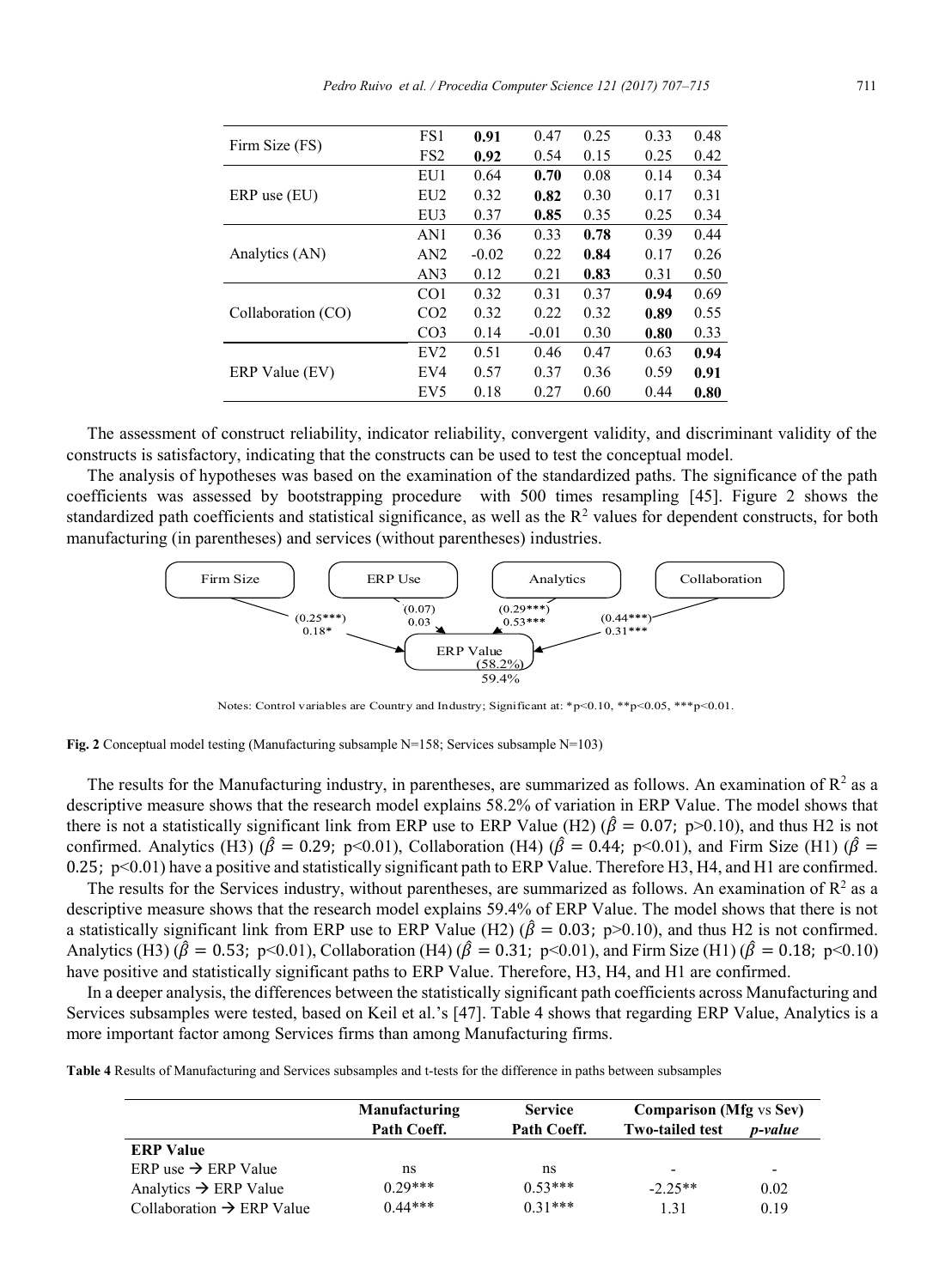| Firm Size $\rightarrow$ ERP Value                                                 | $0.25***$ | $0.18*$ | 0.60 | 0.55 |
|-----------------------------------------------------------------------------------|-----------|---------|------|------|
| Note: *p<0.10, **p<0.05, ***p<0.01; $ns$ – non-statistically significant results. |           |         |      |      |

Overall, the above results provide support for the cross-industry differences in the determinants shaping ERP Value (Analytics is more important for the Services industry), thereby confirming H5.

# **6. Discussion**

Surprisingly, the findings suggest that *ERP Use (H2)* is not important to understand ERP Value in either industry. Manufacturing and Services firms have been the major targets of ERP vendors, and it is plausible to assume that through ERP utilization, both sectors have gained a specific resource that guides both internal and external collaboration and provides a data repository to perform business analyses. Therefore, with further utilization, the perception of ERP success usage drops, while increasing the necessity of collaboration, to serve new possibilities for using information to improve business processes, and to use operational data to generate reports that support decisionmaking and resource planning. This finding enhances earlier studies [5, 25, 32] to suggest that system utilization should not be analysed in isolation. More precisely, our study shows that when system use is positioned together with other organizational system factors, it does not influence the IT value.

In line with this, *Analytics (H3)* contributes to value creation of ERP in both industries. ERP systems priority is improving transaction handling through the standardization of business processes and integration of operations and data, allowing for consistent and unified internal data [48]. We can assume that the Manufacturing and Services industries are using the analytical capability features of ERP to create new resources and capabilities in response to changing market conditions, thereby leading to a competitive advantage. In a further analysis (Table 4), our findings indicate that the analytical capabilities of the ERP are more important for Services than Manufacturing firms. This does not mean that the Manufacturing industry disregards the potential contribution of analytics to improve business decisions, but Services industry is more information-intensive in nature, requiring more analytical processing and distribution of information than Manufacturing [37, 49].

*Collaboration (H4)* contributes positively to ERP Value in both industries. A firm's competitive advantage resides in its ability to leverage collaboration along its supply chain and transform existing business processes [50]. Since ERP is a tool that helps companies to cut costs and improve efficiency by integrating business processes and sharing common resources across an organization [51], it becomes a fundamental resource to optimize processes at every network node of the Manufacturing and Services industries' value chain.

*Firm size (H1)* is an important determinant for the value creation of ERP in both industries. ERP implementation is a complex, expensive, and time consuming project [40]. Considering that larger companies have more resources and greater capacity for risking such an investment, they are more likely to adopt and use ERP, understand its capabilities, and can apply the benefits to the firm's business, thereby extracting value in an effective way.

# **Managerial implications**

The principal role of Manufacturing is to turn physical raw materials into tangible products. Services, on the other hand, generally implies an act and may also provide a "product", but one that is often intangible and cannot be described in the same dimensional terms as manufactured goods [3]. Thus, the major differences rely in the relative weight of information and customer service (for the Services industry) and goods (for the Manufacturing industry) in the value creation of operational processes. This makes it especially important for vendors and managers to understand that each industry has different needs that will require different implementation methodologies and systems functionalities based on standard best-practices.

## **Academic implications**

This study has important implications for theory. Firstly, the present research incorporates RBV theory to understand ERP Value. The research model has been verified for reliability, validity, and discriminant tests, and can be used in related studies in the future. Secondly, to the best of our knowledge no earlier studies have focused on the difference in specific industries to analyse ERP Value. Thus, this study can serve as a guide for researchers considering which factors are most important for using ERP and extracting value from it, according to the specificities of the industry itself. Lastly, as SMEs account for a significant portion of the European economy, this study also contributes to a better understanding of ERP post-adoption stages in SMEs, regarding two important industries. **Limitations and future work**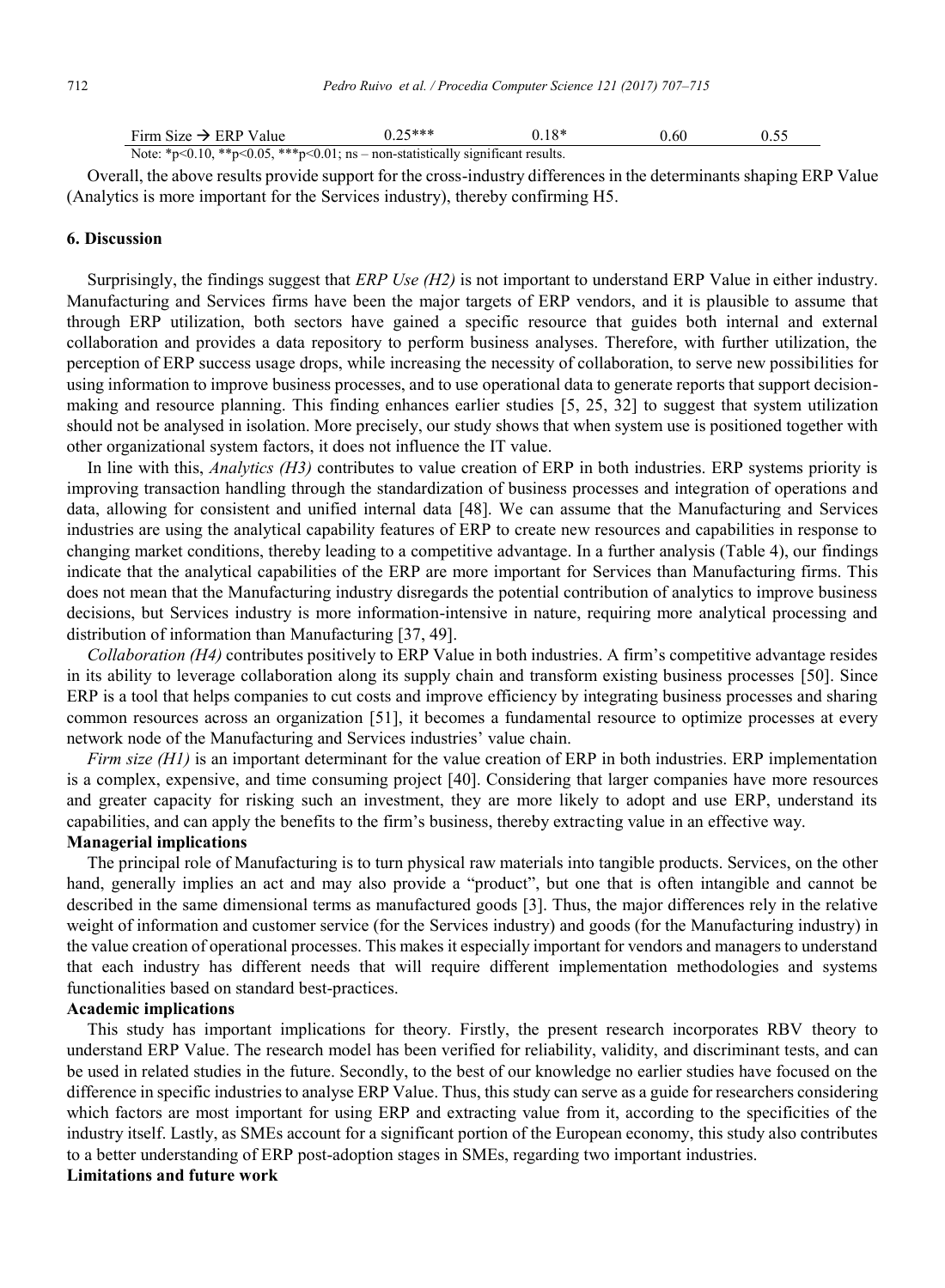As this study does not take into account the number of years using ERP, further research could be extended to the maturity stages of ERP amongst these two industries. Moreover, we cannot extend the results to industries from other countries (apart from Portugal and Spain) that might have different operating characteristics and environments, and the factors to ERP Value may differ. An interesting study would be to compare industries from other countries.

#### **7. Conclusions**

In this study we assess the determinants of Enterprise Resource Planning (ERP) value. Grounded on the Resource Based View (RBV) theory, we tested a research model for assessing ERP Value at the firm level. It was tested using a sample of 261 Iberian Small and Medium Enterprises (SMEs) from the Manufacturing and Services industries. The study demonstrates that Analytics, Collaboration, and Firm size are important determinants for ERP Value, although Analytics is more important for the Services industry. This study also shows that when ERP Use is positioned together with other organizational system factors such as Firm Size, Collaboration and Analytics capabilities, ERP Use loses its influence in explaining the ERP Value.

#### **References**

- 1. Mabert, V.A., A. Soni, and M. Venkataramanan, *The impact of organization size on enterprise resource planning (ERP) implementations in the US manufacturing sector.* Omega, 2003. **31**(3): p. 235-246.
- 2. Aier, S., T. Bucher, and R. Winter, *Critical Success Factors of Service Orientation in Information Systems Engineering.* Business & Information Systems Engineering, 2011. **3**(2): p. 77-88.
- 3. Botta-Genoulaz, V. and P.A. Millet, *An investigation into the use of ERP systems in the service sector.* International Journal of Production Economics, 2006. **99**(1): p. 202-221.
- 4. Raymond, L. and S. Uwizeyemungu, *A profile of ERP adoption in manufacturing SMEs.* Journal of Enterprise Information Management, 2007. **20**(4): p. 487-502.
- 5. Ruivo, P., T. Oliveira, and M. Neto, *Using resource-based view theory to assess the value of ERP commercial-packages in SMEs.* Computers in Industry, 2015. **13**: p. 105-116.
- 6. Castaldi, C., *The relative weight of manufacturing and services in Europe: An innovation perspective.* Technological Forecasting and Social Change, 2009. **76**(6): p. 709-722.
- 7. Johansson, U., *The main features of the EU manufacturing industry.* Eurostat–Statistics in focus, 2008. **37**.
- 8. Schmiemann, M., *Enterprises by size class-overview of SMEs in the EU.* Statistics in focus, 2008. **31**: p. 2008.
- 9. Taylor, M. and A. Murphy, *SMEs and e-business.* Journal of Small Business and Enterprise Development, 2004. **11**(3): p. 280-289.
- 10. Ramdani, B., P. Kawalek, and O. Lorenzo, *Predicting SMEs' adoption of enterprise systems.* Journal of Enterprise Information Management, 2009. **22**(1/2): p. 10-24.
- 11. Ruivo, P., T. Oliveira, and M. Neto, *ERP use and value: Portuguese and Spanish SMEs.* Industrial Management & Data Systems, 2012. **112**(7): p. 1008-1025.
- 12. Haddara, M. and O. Zach. *ERP systems in SMEs: A literature review*. in *System Sciences (HICSS), 2011 44th Hawaii International Conference on*. 2011. IEEE.
- 13. Ruivo, P., et al., *Using TOE and RBV theories to define a theoretical model to assess ERP Value across Iberian Manufacturing and Services SMEs.* Procedia Computer Science, 2016. **100**: p. 474-479.
- 14. Ruivo, P., T. Oliveira, and M. Neto, *Examine ERP post-implementation stages of use and value: Empirical evidence from Portuguese SMEs.* International Journal of Accounting Information Systems, 2014. **15**(2): p. 166-184.
- 15. Ruivo, P., et al., *Differential effects on ERP post-adoption stages across Scandinavian and Iberian SMEs.* Journal of Global Information Management, 2013. **21**(3): p. 1-20.
- 16. Kathawala, Y. and K. Abdou, *Supply chain evaluation in the service industry: a framework development compared to manufacturing.* Managerial Auditing Journal, 2003. **18**(2): p. 140-149.
- 17. Commission, E., *Challenges for EU Support to innovation in services: Fostering new markets and jobs through innovation.* PRO INNO Europe Paper, 2009(12).
- 18. Oliveira, T. and M.F. Martins, *Understanding e-business adoption across industries in European countries.* Industrial Management & Data Systems, 2010. **110**(9): p. 1337-1354.
- 19. Clemons, E.K. and M.C. Row, *Sustaining IT advantage: The role of structural differences.* Mis Quarterly, 1991: p. 275-292.
- 20. Bharadwaj, A.S., *A resource-based perspective on information technology capability and firm performance: an empirical investigation.* MIS quarterly, 2000: p. 169-196.
- 21. Schmidt, N.-H., et al., *Sustainable information systems management.* Business & Information Systems Engineering, 2009. **1**(5): p. 400-402.
- 22. Barney, J., *Firm resources and sustained competitive advantage.* Journal of management, 1991. **17**(1): p. 99-120.
- 23. Peteraf, M., *The cornerstones of competitive Strut. Mgmt. J., 21: 1105-1121 (2000) advantage.* Strategic Management Journal, 1993. **14**(3): p. 179-191.
- 24. Ross, J.W., C.M. Beath, and D.L. Goodhue, *Develop long-term competitiveness through IT assets.* Sloan management review, 1996. **38**(1): p. 31-42.
- 25. Zhu, K. and K.L. Kraemer, *Post-adoption variations in usage and value of e-business by organizations: Cross-country evidence from the retail industry.* Information Systems Research, 2005. **16**(1): p. 61-84.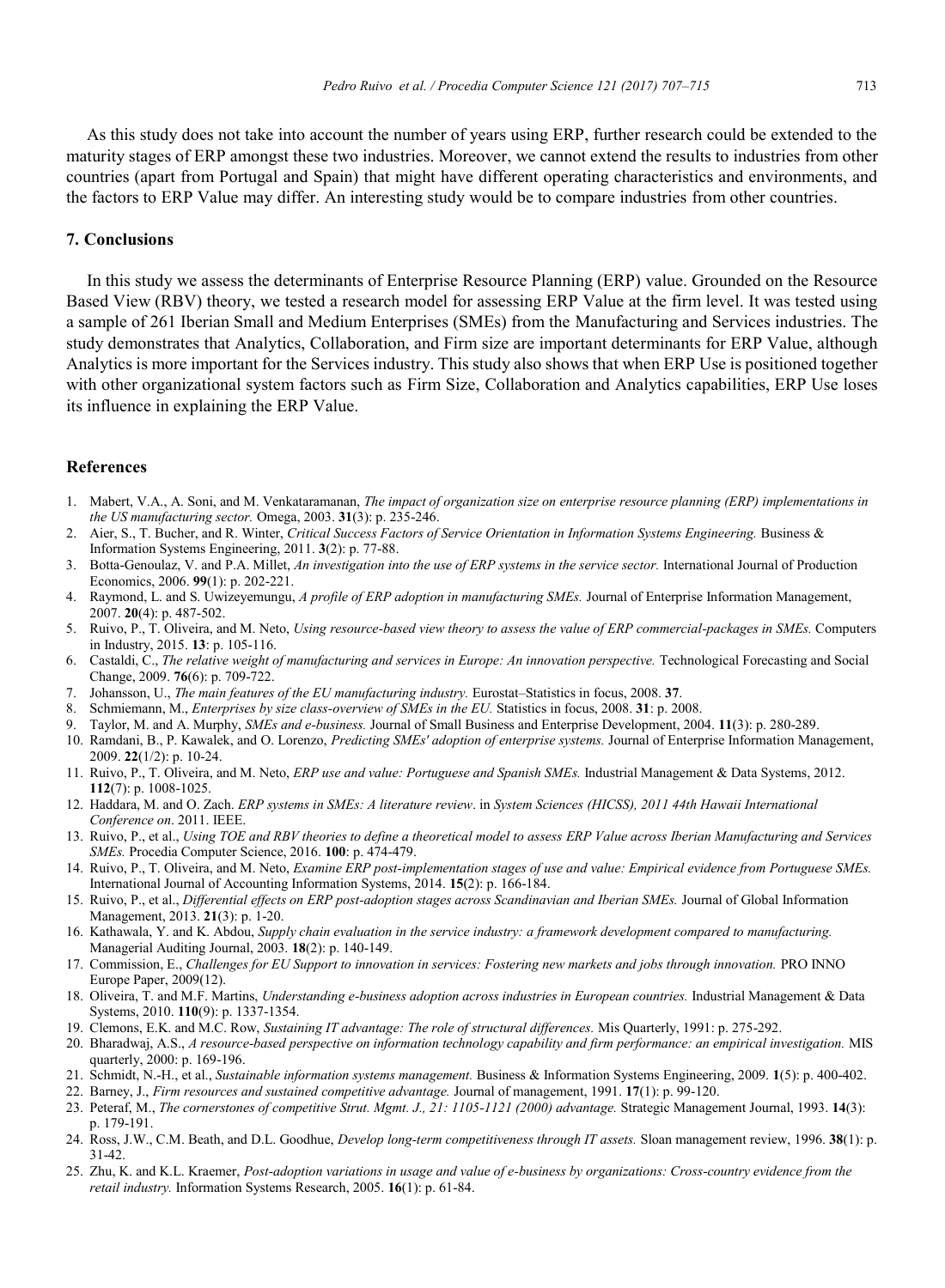- 26. Zhu, K., K.L. Kraemer, and J. Dedrick, *Information technology payoff in e-business environments: An international perspective on value creation of e-business in the financial services industry.* Journal of Management Information Systems, 2004. **21**(1): p. 17-54.
- 27. Jain, V., *What makes ERP systems to deliver? Impact of post-implementation capabilities on ERP Value.* 2010.
- 28. Fosser, E., O.H. Leister, and C.E. Moe, *Organizations and vanilla software: What do we know about ERP systems and competitive advantage?*, in *16th European Conference on Information Systems*. 2008: Galway, Irland. p. 2460–2471.
- 29. Peteraf, M.A., *The cornerstones of competitive advantage: A resource*‐*based view.* Strategic management journal, 2006. **14**(3): p. 179-191.
- 30. Thiesse, F., et al., *The rise of the "next-generation bar code": an international RFID adoption study.* Supply Chain Management: An International Journal, 2011. **16**(5): p. 328-345.
- 31. Lippert, S.K. and C. Govindarajulu, *Technological, organizational, and environmental antecedents to web services adoption.* Communications of the IIMA, 2006. **6**(1): p. 146-158.
- 32. DeLone, W.H. and E.R. McLean, *Information systems success: The quest for the dependent variable.* Information systems research, 1992. **3**(1): p. 60-95.
- 33. Devaraj, S. and R. Kohli, *Performance impacts of information technology: Is actual usage the missing link?* Management science, 2003. **49**(3): p. 273-289.
- 34. Davenport, T.H. and J.G. Harris, *Competing on analytics: the new science of winning*. 2007: Harvard Business Press.
- 35. Piccoli, G. and R.T. Watson, *Profit From Customer Data By Identifying Strategic Opportunities And Adopting The" Born Digital" Approach.* MIS Quarterly Executive, 2008. **7**(3): p. 113-122.
- 36. Bendoly, E., *Theory and support for process frameworks of knowledge discovery and data mining from ERP systems.* Information & Management, 2003. **40**(7): p. 639-647.
- 37. Côrte-Real, N., T. Oliveira, and P. Ruivo, *Assessing business value of Big Data Analytics in European firms.* Journal of Business Research, 2017. **70**: p. 379-390.
- 38. Côrte-Real, N., P. Ruivo, and T. Oliveira, *The diffusion stages of business intelligence & analytics (BI&A): A systematic mapping study.* Procedia Technology, 2014. **16**: p. 172-179.
- 39. Conner, K.R. and C.K. Prahalad, *A resource-based theory of the firm: Knowledge versus opportunism.* Organization science, 1996. **7**(5): p. 477-501.
- 40. Davenport, T.H., *Putting the enterprise into the enterprise system.* Harvard business review, 1998. **76**(4).
- 41. Gattiker, T.F. and D.L. Goodhue, *What happens after ERP implementation: understanding the impact of interdependence and differentiation on plant-level outcomes.* MIS quarterly, 2005: p. 559-585.
- 42. Leimeister, J.M., *Collective intelligence.* Business & Information Systems Engineering, 2010. **2**(4): p. 245-248.
- 43. Sohal, A.S., S. Moss, and L. Ng, *Comparing IT success in manufacturing and service industries.* International Journal of Operations & Production Management, 2001. **21**(1/2): p. 30-45.
- 44. Commission, E., *The New SME Definition: User Guide and Model Declaration (2005).* Disponibil la:< http://ec. europa. eu/enterprise/policies/sme/files/sme\_definition/sme\_user\_guide\_en. pdf> ccesat, 2005. **10**.
- 45. Chin, W.W., *Issues and opinion on stuctural equation modeling.* MIS Quarterly, 1998. **22**(1): p. 7-16.
- 46. Götz, O., K. Liehr-Gobbers, and M. Krafft, *Evaluation of structural equation models using the partial least squares (PLS) approach.* Handbook of Partial Least Squares, 2010: p. 691-711.
- 47. Keil, M., et al., *A cross-cultural study on escalation of commitment behavior in software projects.* Management Information Systems Quarterly, 2000. **24**(2): p. 299-326.
- 48. Davenport, T.H., *Mission critical: realizing the promise of enterprise systems*. 2000: Harvard Business Press.
- 49. Uwizeyemungu, S. and L. Raymond, *Information technology adoption and assimilation: Towards a research framework for service sector SMEs.* Journal of Service Science and Management, 2011. **4**(2): p. 141-157.
- 50. Horvath, L., *Collaboration: the key to value creation in supply chain management.* Supply Chain Management: An International Journal, 2001. **6**(5): p. 205-207.
- 51. Jones, M.C., M. Cline, and S. Ryan, *Exploring knowledge sharing in ERP implementation: an organizational culture framework.* Decision Support Systems, 2006. **41**(2): p. 411-434.
- 52. Chwelos, P., I. Benbasat, and A.S. Dexter, *Research report: empirical test of an EDI adoption model.* Information Systems Research, 2001. **12**(3): p. 304-321.
- 53. Zhu, K., et al., *Innovation diffusion in global contexts: determinants of post-adoption digital transformation of European companies.* European Journal of Information Systems, 2006. **15**(6): p. 601-616.
- 54. Bradford, M. and J. Florin, *Examining the role of innovation diffusion factors on the implementation success of enterprise resource planning systems.* International Journal of Accounting Information Systems, 2003. **4**(3): p. 205-225.
- 55. Ruivo, P., T. Oliveira, and M. Neto, *ERP post-adoption: use and value – an empirical study on Portuguese SMEs*, in *Knowledge and technologies in innovative information systems, Lecture Notes in Business Information Processing*, MCIS, Editor. 2012, Springer: Guimarães, Portugal. p. 67-81.
- 56. Chiang, A., *Creating Dashboards: The Players and Collaboration You Need for a Successful Project.* Business Intelligence Journal, 2009. **14**(1): p. 59-63.

#### **Appendix: Measure Items**

| <b>Constructs</b> | Items                                                                                                       | Literature support |  |  |  |
|-------------------|-------------------------------------------------------------------------------------------------------------|--------------------|--|--|--|
|                   | Using a five-point scale, where 1 means "low" and 5 "high", respondents were asked to rate their perception |                    |  |  |  |
| Firm Size         | $S1$ – The number of company employees (#)                                                                  | [52, 53]           |  |  |  |
|                   | S2 – Annual Business Volume $(\epsilon)$                                                                    |                    |  |  |  |
| ERP Use           | According to users, please rate the degree of how easy it is for them                                       | [11, 25, 54]       |  |  |  |
|                   | ERPU1 many employees use the system daily? (#)                                                              |                    |  |  |  |
|                   | ERPU2 much time per day do employees work with the system? $(\%)$                                           |                    |  |  |  |
|                   | ERPU3 many reports are generated per day? $(\%)$                                                            |                    |  |  |  |